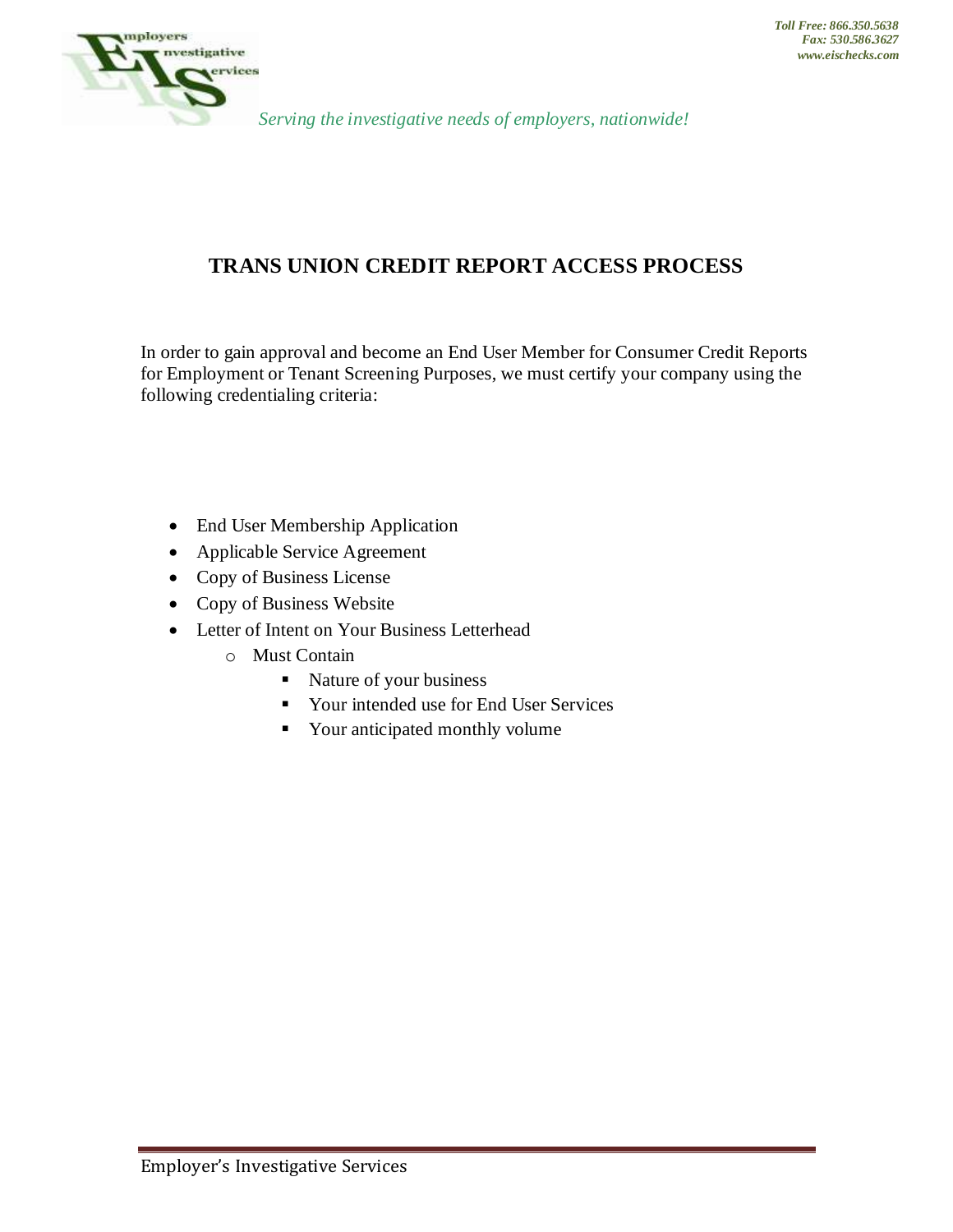

# **End User Membership Application**

|                     |                                 |          | <b>Company Information-Please attach copy of Business License</b>              |  |
|---------------------|---------------------------------|----------|--------------------------------------------------------------------------------|--|
| Company Name:       |                                 |          |                                                                                |  |
|                     | DBA (Doing Business As):        |          |                                                                                |  |
|                     |                                 |          |                                                                                |  |
|                     |                                 |          |                                                                                |  |
|                     |                                 |          |                                                                                |  |
|                     | Company Physical Address:       |          |                                                                                |  |
| <b>Street</b>       |                                 | City     | <b>State</b>                                                                   |  |
| County              |                                 | Zip Code |                                                                                |  |
|                     | Billing Address (if different): |          |                                                                                |  |
| <b>Street</b>       |                                 | City     | <b>State</b>                                                                   |  |
| County              |                                 |          | Zip Code                                                                       |  |
|                     |                                 |          |                                                                                |  |
|                     |                                 |          | Nature of Business-Please attach "Letter of Intent" on your company letterhead |  |
| Nature of Business: |                                 |          |                                                                                |  |
| Date Established:   |                                 |          |                                                                                |  |
| Month               | Day                             | Year     |                                                                                |  |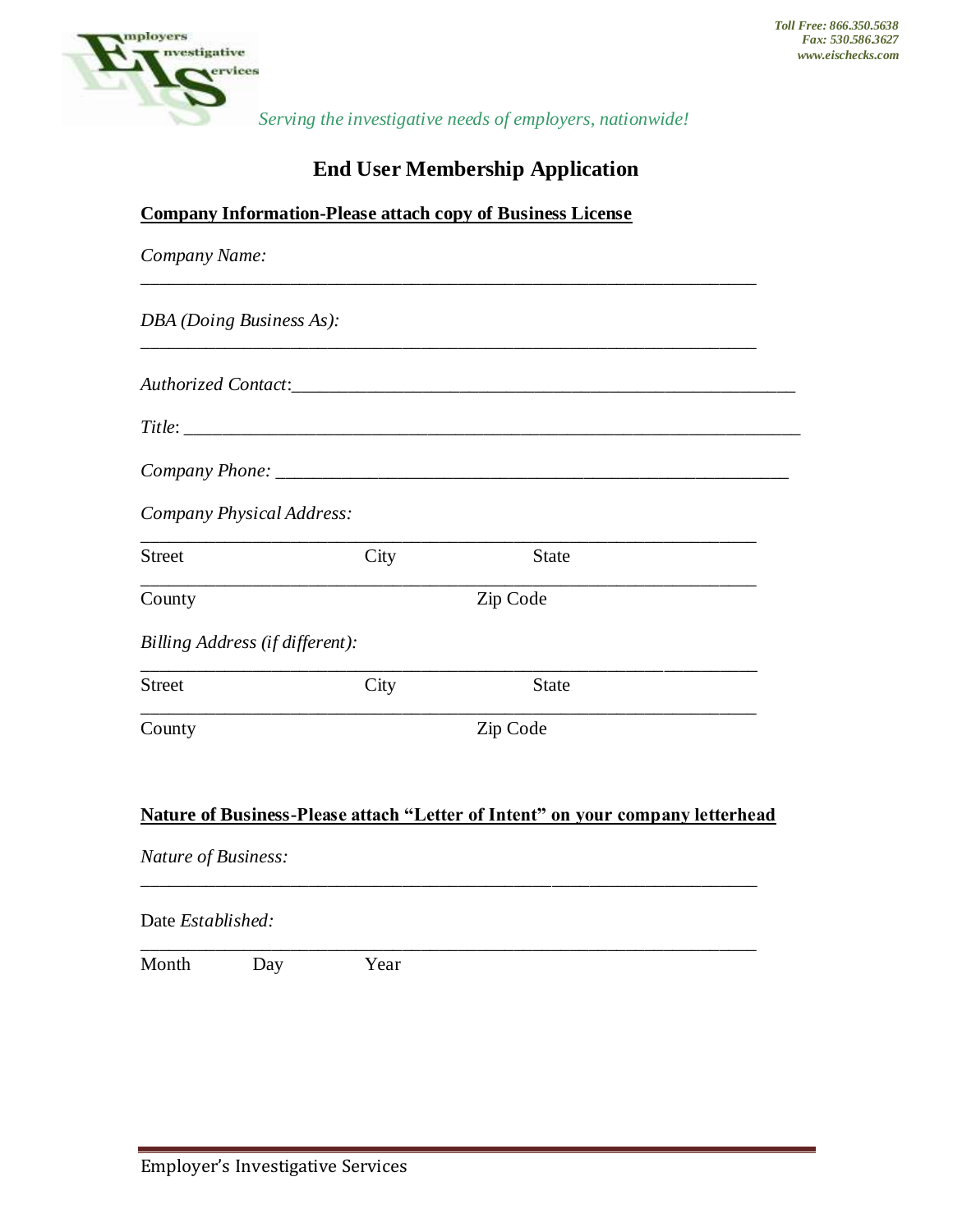

#### **Check "Yes" or "No" for each question if your business relates to any of the following categories**:

Will you be accessing credit reports for *any* purpose other than pre-employment screening?

Do you have a current/valid business license?

Are you currently working out of a commercial location?

### **End User Agreement for Access to Consumer Reports with Permissible Employment Purposes**

This Agreement is made and entered into as of  $\frac{1}{\sqrt{2}}$  =  $\frac{1}{\sqrt{2}}$  =  $\frac{1}{\sqrt{2}}$ 

("Effective Date") by and between Employers Investigative Services and

 $\{\_\_\_\_\_\_\_\_\_.\} \,.$ Print End User Business Name

NOW THEREFORE, in consideration of the premises and the mutual benefits expressed herein, the parties agree as follows:

- 1. End User has a need for consumer credit information in connection with the evaluation of individuals for employment, promotion, reassignment or retention as an employee ("Consumer Report for Employment Purposes").
- 2. End User shall request Consumer Report for Employment Purposes pursuant to procedures prescribed by Reseller from time to time only when it is considering the individual inquired upon for employment, promotion, reassignment or retention as an employee, and for no other purposes.
- 3. End User certifies that is will not request a Consumer Report for Employment Purposes unless: a. A clear and conspicuous disclosure is first made in writing to the consumer by End User before the report is obtained, in a document that consists solely of the disclosure that a consumer report may be obtained for employment purposes; b. The consumer has authorized in writing the procurement of the report; and c. Information from the Consumer Report for Employment Purposes will not be used in violation of any applicable federal or state equal employment opportunity law or regulation.
- 4. End User further certifies that before taking adverse action in whole or in part based on the Consumer Report for Employment Purposes, it will provide the consumer with:
	- a. A copy of the Consumer Report for employment Purposes; and
	- b. A copy of the consumer's rights, in the format approved by the Federal Trade Commission.